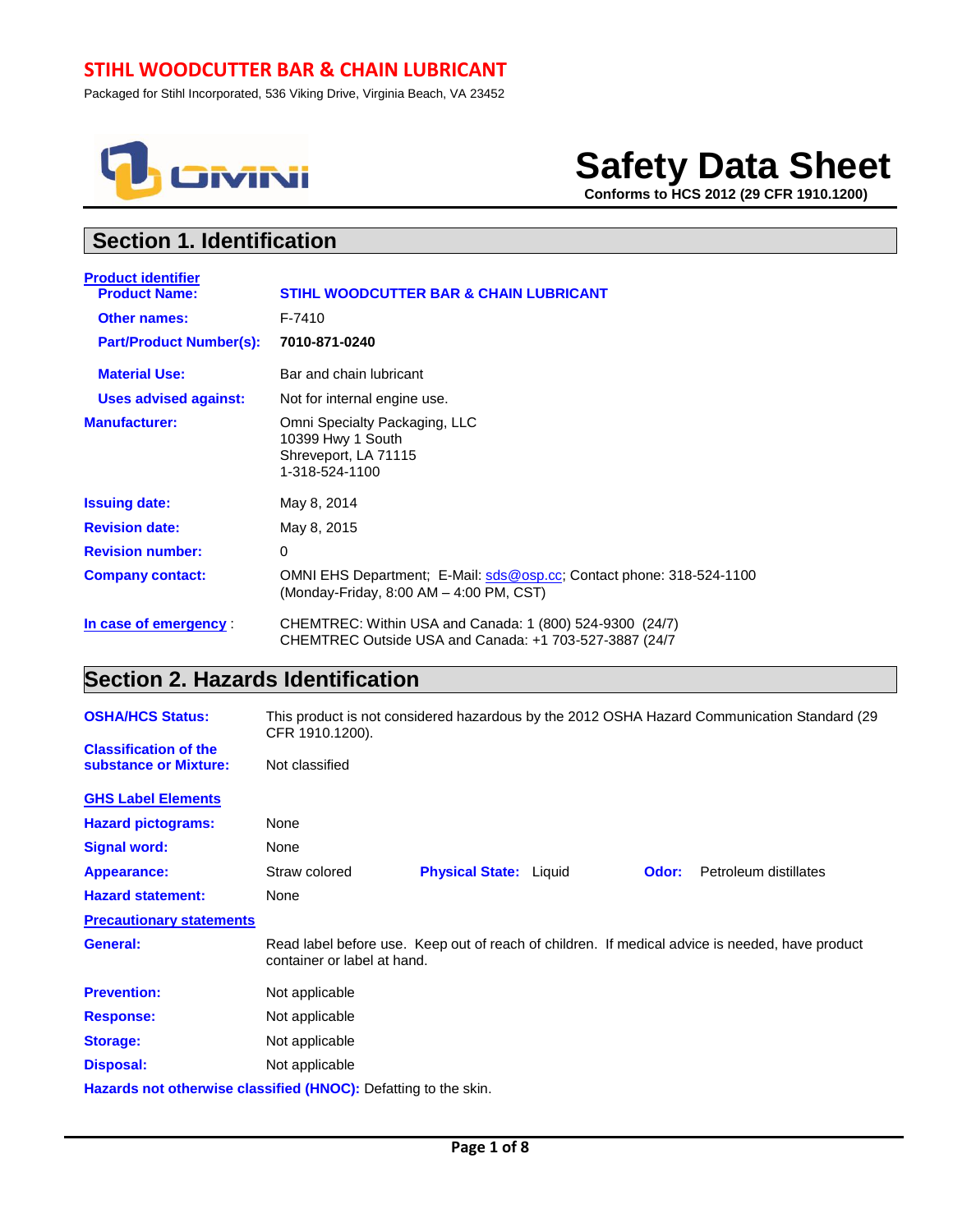## **Section 3. Composition/Information on Ingredients**

Petroleum mineral oil lubricant base stock with proprietary performance additives mixture.

| <b>Substance/mixture:</b><br>Mixture                                    |                   |           |
|-------------------------------------------------------------------------|-------------------|-----------|
| <b>Components Name</b>                                                  | <b>CAS number</b> | Weight %* |
| Lubricant Base Oil (Petroleum) Highly refined<br>mineral oils (C15-C50) | Various           | $95 - 99$ |
| Bar & Chain Oil Additive Mixture                                        | Proprietary       | $1 - 5$   |

This product does not contain known hazardous materials at the ≥ 1% level or known carcinogens at the ≥ 0.1% level as defined by 29 CFR 1910.1200.

\* The exact percentage of composition has been withheld as a trade secret.

| <b>Section 4. First Aid Measures</b>               |                                                                                                                                                                                                                                                                                                                                 |  |  |  |
|----------------------------------------------------|---------------------------------------------------------------------------------------------------------------------------------------------------------------------------------------------------------------------------------------------------------------------------------------------------------------------------------|--|--|--|
| <b>Description of necessary first aid measures</b> |                                                                                                                                                                                                                                                                                                                                 |  |  |  |
| <b>General Advice:</b>                             | No specific first aid measures are required. Get medical attention if irritation develops and<br>persists.                                                                                                                                                                                                                      |  |  |  |
| Eye contact:                                       | In case of contact, immediately flush eyes with plenty of water for at least 15 minutes. Eyelids<br>should be held away from the eyeball to ensure thorough rinsing. Check for and remove any<br>contact lenses. Get medical attention if irritation develops and persists.                                                     |  |  |  |
| <b>Skin contact:</b>                               | Wash off immediately with soap and plenty of water while removing all contaminated clothes and<br>shoes. Get medical attention if irritation or allergic reaction develops and persists.                                                                                                                                        |  |  |  |
| Inhalation:                                        | In case of inhalation of decomposition products in a fire, symptoms may be delayed. If<br>inhaled, remove to fresh air. The exposed person may need to be kept under medical<br>surveillance for 48 hours. Get medical attention if symptoms occur.                                                                             |  |  |  |
| Ingestion:                                         | Do NOT induce vomiting. Drink plenty of water. If symptoms persist, call a physician.                                                                                                                                                                                                                                           |  |  |  |
| <b>Protection of first-aiders:</b>                 | No action shall be taken involving any personal risk or without suitable training. Remove all<br>sources of ignition. Ensure that medical personnel are aware of the material(s) involved, take<br>precautions to protect themselves and prevent spread of contamination. Wear personal protective<br>clothing (see section 8). |  |  |  |

### **Most important symptoms and effects, both acute and delayed**

**See Section 11 for more detailed information on health effects and symptoms.**

| <b>Most Important</b>     | <b>Symptoms and Effects:</b> Personnel with pre-existing skin disorders should avoid contact with this product. Under normal use<br>conditions, no adverse effects to health are known.                                                                                                                                                                     |
|---------------------------|-------------------------------------------------------------------------------------------------------------------------------------------------------------------------------------------------------------------------------------------------------------------------------------------------------------------------------------------------------------|
| Eye contact:              | Not expected to cause prolonged or significant eye irritation.                                                                                                                                                                                                                                                                                              |
| <b>Skin contact:</b>      | Contact with skin is not expected to cause prolonged or significant irritation. Contact with skin is not<br>expected to cause an allergic skin response. Not expected to be harmful to internal organs if<br>absorbed through the skin.                                                                                                                     |
| Inhalation:               | Not expected to be harmful if inhaled. Contains petroleum-based mineral oil. May cause<br>respiratory irritation or other pulmonary effects following prolonged or repeated inhalation of oil<br>mist at airborne levels above the recommended oil mist exposure limit. Symptoms of respiratory<br>irritation may include coughing and difficult breathing. |
| Ingestion:                | Not expected to be harmful if swallowed.                                                                                                                                                                                                                                                                                                                    |
| <b>Note to physician:</b> | Treat symptomatically.                                                                                                                                                                                                                                                                                                                                      |
|                           |                                                                                                                                                                                                                                                                                                                                                             |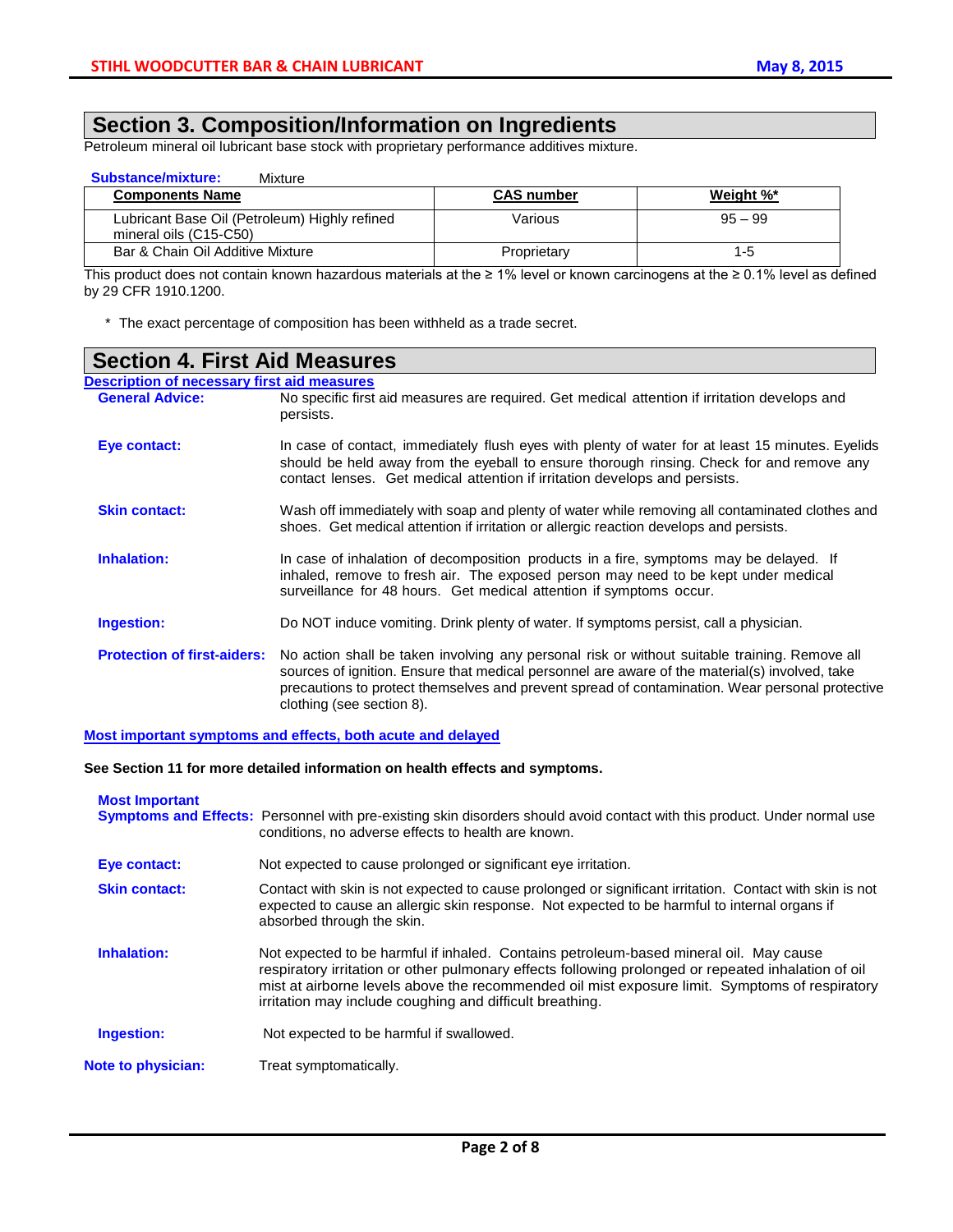| <b>Uniform Fire Code:</b>                             | Class IIIB                                                                                                                                                                                                                                                                                                                                                                                                  |  |  |
|-------------------------------------------------------|-------------------------------------------------------------------------------------------------------------------------------------------------------------------------------------------------------------------------------------------------------------------------------------------------------------------------------------------------------------------------------------------------------------|--|--|
| <b>Flash Point:</b>                                   | $>93.3^{\circ}C$ ( $>200^{\circ}F$ )                                                                                                                                                                                                                                                                                                                                                                        |  |  |
| <b>Extinguishing Media</b>                            |                                                                                                                                                                                                                                                                                                                                                                                                             |  |  |
| <b>Suitable Media:</b>                                | In case of fire, use extinguishing measures that are appropriate to local circumstances and<br>the surrounding environment. Use water fog, alcohol resistant foam, dry chemical, carbon<br>dioxide (CO2) extinguisher or spray.                                                                                                                                                                             |  |  |
| <b>Unsuitable Media:</b>                              | CAUTION: Use of water spray when fighting fire may be inefficient.                                                                                                                                                                                                                                                                                                                                          |  |  |
| <b>Specific Hazards Arising from</b><br>the Chemical: | Keep product and empty container away from heat and sources of ignition as product will<br>burn. Contact with strong oxidizers may cause fire. In the event of fire, cool tanks with<br>water spray. Fire residues and contaminated fire extinguishing water must be contained,<br>prevented from being discharged to any waterway, sewer or drain and disposed of in<br>accordance with local regulations. |  |  |
| <b>Hazardous Combustion Products:</b>                 | Combustion products may include the following: Carbon dioxide (CO2) Carbon<br>monoxide (CO), and Nitrogen oxides.                                                                                                                                                                                                                                                                                           |  |  |
| <b>Protection of Fire Fighters:</b>                   | Promptly isolate the scene by removing all persons from the vicinity of the incident if<br>there is a fire. No action shall be taken involving any personal risk or without suitable<br>training. As in any fire, wear self-contained breathing apparatus pressure-demand,<br>MSHA/NIOSH (approved or equivalent) and full protective gear.                                                                 |  |  |

## **Section 5. Fire-Fighting Measures**

## **Section 6. Accidental Release Measures**

**Personal precautions, protective equipment and emergency procedures**

| For non-emergency personnel:      | No action shall be taken involving any personal risk or without suitable training.<br>Evacuate surrounding areas. Keep unnecessary and unprotected personnel from<br>entering. ELIMINATE all ignition sources (no smoking, flares, sparks or flames in<br>immediate area). Do not touch or walk through spilled material. Put on appropriate<br>personal protective equipment. Floors may be slippery; use care to avoid falling.                    |
|-----------------------------------|------------------------------------------------------------------------------------------------------------------------------------------------------------------------------------------------------------------------------------------------------------------------------------------------------------------------------------------------------------------------------------------------------------------------------------------------------|
| For emergency responders:         | If specialized clothing is required to deal with the spillage, take note of any information<br>in Section 8 on suitable and unsuitable materials. Ensure adequate ventilation. Keep<br>people away from and upwind of spill/leak. Pay attention to flashback. Take precautionary<br>measures against static discharges. All equipment used when handling the product must<br>be grounded. See also the information in "For non-emergency personnel". |
| <b>Environmental precautions:</b> | Avoid dispersal of spilled material and runoff and contact with soil, waterways, drains<br>and sewers. Inform the relevant authorities if the product has caused environmental<br>pollution (sewers, waterways, soil or air). See Section 12 for ecological information.                                                                                                                                                                             |

### **Methods and materials for containment and cleaning up**

- **Small Spills:** Stop leak if without risk. Move containers from spill area. Absorb with an inert material and place in an appropriate waste disposal container. Dispose of via a licensed waste disposal contractor.
- Large Spills: Stop leak if without risk. Move containers from spill area. Prevent entry into sewers, water courses, basements or confined areas. Contain and collect spillage with non- combustible, absorbent material e.g. sand, earth, vermiculite or diatomaceous earth and place in container for disposal according to local regulations. Dispose of via a licensed waste disposal contractor.

NOTE: If RQ (Reportable Quantity) is exceeded or if spills enter a body of water, report immediately to the USEPA's National Response Center at (800) 424-8802. Check with your local and state regulators regarding their reporting requirements.

### **Section 7. Handling and Storage**

**Precautions for safe handling**

**Protective measures:** Eye protection and face shield should be used if material is used under conditions that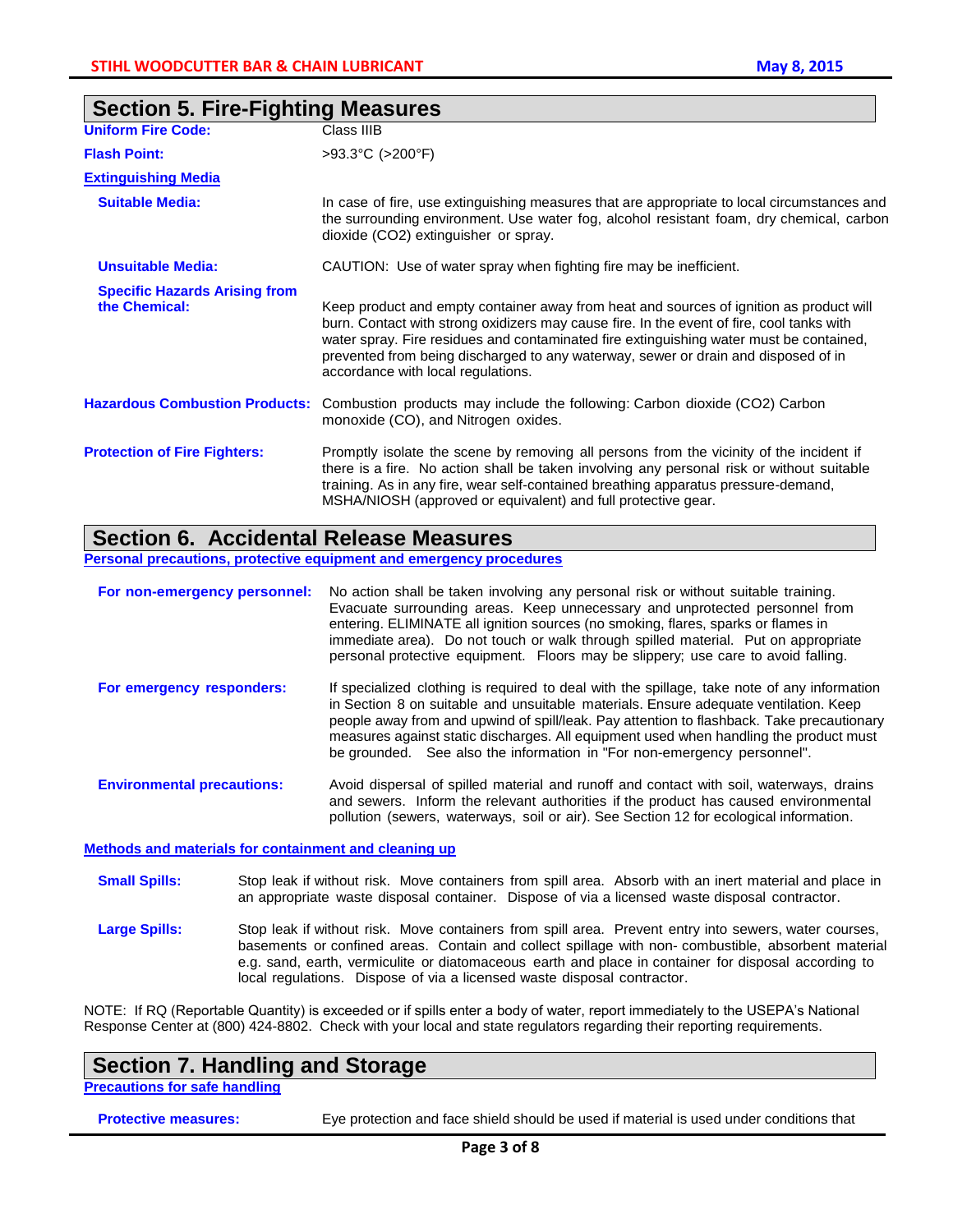|                                     | increase the chances of splattering. Put on appropriate personal protective equipment<br>(see Section 8). Keep out of reach of children.                                                                                                                                                                                                                                                                                                                                                                                                                                                                                                                                                                                      |
|-------------------------------------|-------------------------------------------------------------------------------------------------------------------------------------------------------------------------------------------------------------------------------------------------------------------------------------------------------------------------------------------------------------------------------------------------------------------------------------------------------------------------------------------------------------------------------------------------------------------------------------------------------------------------------------------------------------------------------------------------------------------------------|
| <b>Advice on general</b>            |                                                                                                                                                                                                                                                                                                                                                                                                                                                                                                                                                                                                                                                                                                                               |
| occupational hygiene:               | Do not get in eyes, on skin or on clothing. Eating, drinking and smoking should be<br>prohibited in areas where this material is handled, stored and processed. Wash<br>thoroughly after handling. Remove contaminated clothing and protective equipment<br>before entering eating areas.<br>See also Section 8 for additional information on hygiene measures.                                                                                                                                                                                                                                                                                                                                                               |
| <b>Conditions for safe storage,</b> |                                                                                                                                                                                                                                                                                                                                                                                                                                                                                                                                                                                                                                                                                                                               |
| Including any incompatibilities:    | Store in accordance with local regulations. Store in original container protected from<br>direct sunlight in a dry, cool and well-ventilated area, away from incompatible materials,<br>strong oxidizing agents (see Section 10) and food and drink. Keep away from heat,<br>sparks, flame and other sources of ignition (i.e., pilot lights, electric motors and static<br>electricity). Keep container tightly closed and sealed until ready for use. Containers that<br>have been opened must be carefully resealed and kept upright to prevent leakage. Use<br>appropriate containment to avoid environmental contamination. Avoid contaminating<br>soil or releases into sewage or drainage systems and bodies of water. |
| <b>Bulk material handling:</b>      | Static Hazard: Electrostatic charge may accumulate and create a hazardous condition<br>when handling this material. To minimize this hazard, bonding and grounding may be<br>necessary but may not, by themselves, be sufficient.                                                                                                                                                                                                                                                                                                                                                                                                                                                                                             |

## **Section 8. Exposure Controls/Personal Protection**

### **Control parameters**

| <b>Occupational Exposure Limits</b> |  |  |
|-------------------------------------|--|--|
|-------------------------------------|--|--|

| <b>Chemical name</b>                     |                                                                                                                                                                                                                                                                                                                                                   | <b>ACGIH</b>                                                                                                                                                                                                                                                                                                                  |                   | <b>OSHA</b>                                                                                                                                 |             | <b>NIOSH</b> |                |
|------------------------------------------|---------------------------------------------------------------------------------------------------------------------------------------------------------------------------------------------------------------------------------------------------------------------------------------------------------------------------------------------------|-------------------------------------------------------------------------------------------------------------------------------------------------------------------------------------------------------------------------------------------------------------------------------------------------------------------------------|-------------------|---------------------------------------------------------------------------------------------------------------------------------------------|-------------|--------------|----------------|
|                                          |                                                                                                                                                                                                                                                                                                                                                   | <b>TLV</b>                                                                                                                                                                                                                                                                                                                    | <b>STEL</b>       | <b>PEL</b>                                                                                                                                  | <b>STEL</b> | <b>TWA</b>   | <b>Ceiling</b> |
| Lubricant Base Oil (Petroleum)           |                                                                                                                                                                                                                                                                                                                                                   | $5 \text{ mg/m}$ 3                                                                                                                                                                                                                                                                                                            | $10 \text{ mg/m}$ | $5 \text{ mg/m}$                                                                                                                            |             |              |                |
| Highly refined mineral oils (C15-C50)    |                                                                                                                                                                                                                                                                                                                                                   | (mist)                                                                                                                                                                                                                                                                                                                        | (mist)            | (mist)                                                                                                                                      |             |              |                |
| <b>Appropriate engineering controls:</b> |                                                                                                                                                                                                                                                                                                                                                   |                                                                                                                                                                                                                                                                                                                               |                   | Good general ventilation should be sufficient to control worker exposure to airborne<br>contaminants. Emergency shower and eyewash station. |             |              |                |
| <b>Environmental exposure controls:</b>  |                                                                                                                                                                                                                                                                                                                                                   | Emissions from ventilation or work process equipment should be checked to ensure<br>they comply with the requirements of environmental protection legislation. In some<br>cases, fume scrubbers, filters or engineering modifications to the process<br>equipment will be necessary to reduce emissions to acceptable levels. |                   |                                                                                                                                             |             |              |                |
| <b>Individual protection measures</b>    |                                                                                                                                                                                                                                                                                                                                                   |                                                                                                                                                                                                                                                                                                                               |                   |                                                                                                                                             |             |              |                |
| <b>Hygiene measures:</b>                 | Wash hands, forearms and face thoroughly after handling chemical products,<br>before eating, smoking and using the lavatory and at the end of the working<br>period. Appropriate techniques should be used to remove potentially<br>contaminated clothing. Wash contaminated clothing before reusing.                                             |                                                                                                                                                                                                                                                                                                                               |                   |                                                                                                                                             |             |              |                |
| <b>Eye/Face Protection:</b>              |                                                                                                                                                                                                                                                                                                                                                   | Wear safety glasses with side shields. A face shield may be necessary under<br>some conditions.                                                                                                                                                                                                                               |                   |                                                                                                                                             |             |              |                |
| <b>Skin and Body Protection</b>          |                                                                                                                                                                                                                                                                                                                                                   |                                                                                                                                                                                                                                                                                                                               |                   |                                                                                                                                             |             |              |                |
| <b>Hand protection:</b>                  |                                                                                                                                                                                                                                                                                                                                                   | Wear protective gloves if prolonged or repeated contact is likely. Wear<br>chemical resistant gloves. Recommended: Nitrile gloves. Consult your supervisor<br>or Standard Operating Procedure (SOP) for special handling instructions.                                                                                        |                   |                                                                                                                                             |             |              |                |
| <b>Body protection:</b>                  |                                                                                                                                                                                                                                                                                                                                                   | No protective equipment is needed under normal use conditions. For non-routine<br>tasks, personal protection equipment for the body should be selected based on the<br>task being performed and the risks involved.                                                                                                           |                   |                                                                                                                                             |             |              |                |
| <b>Other skin protection:</b>            |                                                                                                                                                                                                                                                                                                                                                   | Appropriate footwear and any additional skin protection measures should be<br>selected based on the task being performed and the risks involved.                                                                                                                                                                              |                   |                                                                                                                                             |             |              |                |
| <b>Respiratory protection:</b>           | No respiratory protection is normally required. If user operation generates an oil<br>mist, determine if airborne concentrations are below the occupational exposure limit<br>for mineral oil mist. If not, wear an approved respirator that provides adequate<br>protection from measured concentrations of this material. The correct choice of |                                                                                                                                                                                                                                                                                                                               |                   |                                                                                                                                             |             |              |                |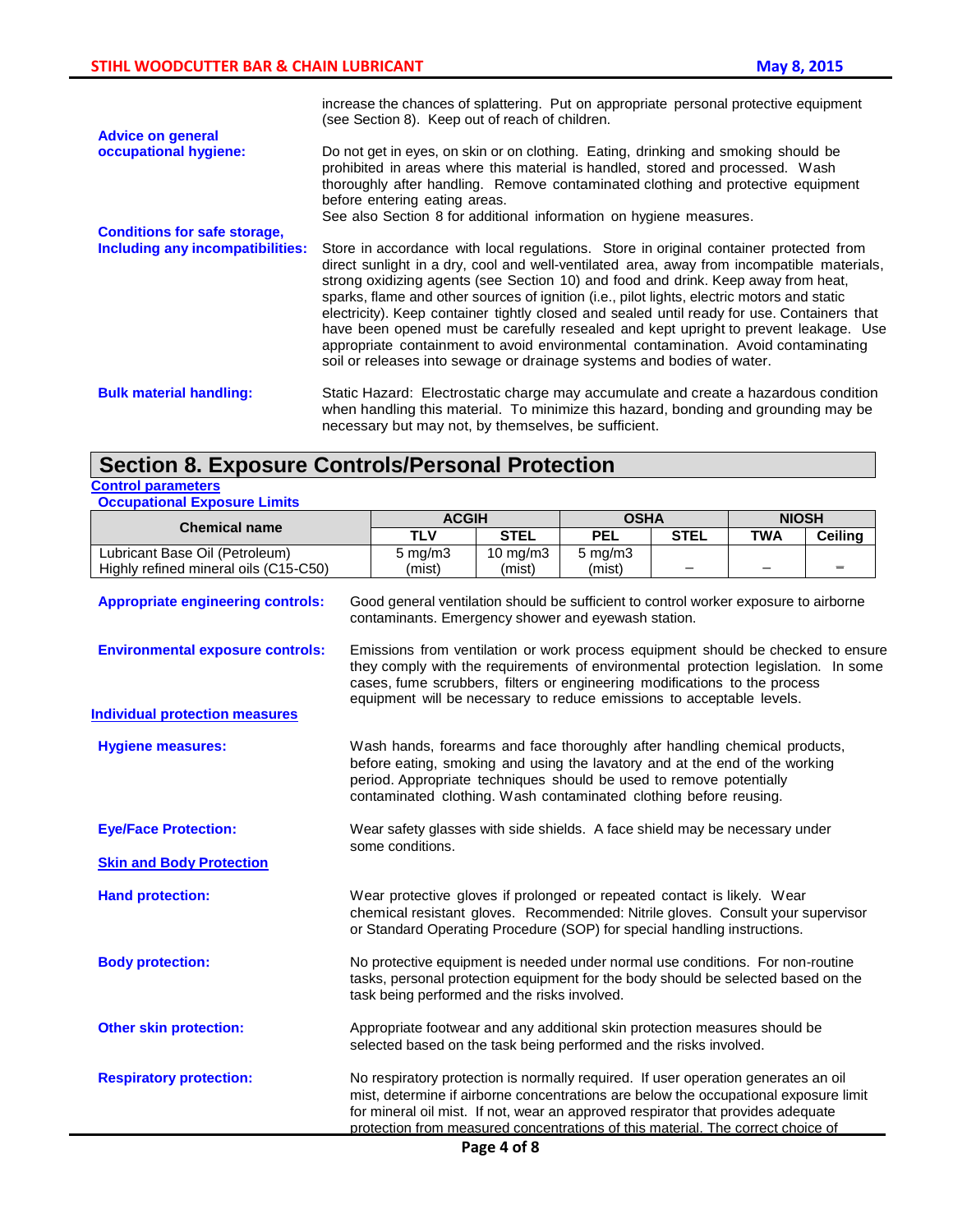respiratory protection depends upon the chemicals being handled, the conditions of work and use, and the condition of the respiratory equipment. For air-purifying respirators use a particulate cartridge. Use a positive pressure air-supplying respirator in circumstances where air-purifying respirators may not provide adequate protection.

## **Section 9. Physical and Chemical Properties**

| <b>Appearance</b>                               | (Ty)       |
|-------------------------------------------------|------------|
| <b>Physical State:</b>                          | Liqu       |
| Color:                                          | Stra       |
| Odor:                                           | Petr       |
| <b>Odor threshold:</b>                          | <b>Not</b> |
| pH:                                             | <b>Not</b> |
| <b>Boiling Point:</b>                           | <b>Not</b> |
| <b>Flash Point (Closed cup):</b>                | >93        |
| <b>Evaporation rate (Butyl acetate = 1):</b>    | Not        |
| <b>Flammability (solid, gas):</b>               | <b>Not</b> |
| <b>Flammable) Limit in Air</b>                  | <b>Not</b> |
| <b>Vapor pressure:</b>                          | <b>Not</b> |
| Vapor density $(Air = 1)$ :                     | >1         |
| <b>Relative density:</b>                        | 0.92       |
| <b>Solubility:</b>                              | In s       |
| <b>Partition coefficient (n-Octanol/water):</b> | <b>Not</b> |
| <b>Auto-ignition temperature:</b>               | <b>Not</b> |
| <b>Decomposition temperature:</b>               | <b>Not</b> |
| Viscosity - Kinematic (cSt (mm2/s)@ 40°C):      | $65 -$     |
| Viscosity – Dynamic (cSt (mm2/s) $@$ 100°C):    | $8 -$      |
| <b>VOC %:</b>                                   | $0\%$      |
|                                                 |            |

**(Typical or Target)** Liquid Straw colored **Odor:** Petroleum like **Not available** Not applicable **Not available Flash Point (Closed cup):** >93.3°C (>200°F) (Typical or Target) **Not available** Not applicable. Based on - Physical state **Not available Not available** 0.92 - 0.93 g/l at 15°C (Typical or Target) In soluble in water **Not available Not available Not available**  $\frac{1}{16}$  65 – 173 **8** – **12.4** 

## **Section 10. Stability and Reactivity**

| <b>Reactivity:</b>                         | Not reactive under normal storage conditions                                                                                                                               |  |  |  |
|--------------------------------------------|----------------------------------------------------------------------------------------------------------------------------------------------------------------------------|--|--|--|
| <b>Chemical stability:</b>                 | Stable under normal storage conditions                                                                                                                                     |  |  |  |
| <b>Possibility of hazardous reactions:</b> | None under normal processing.                                                                                                                                              |  |  |  |
| <b>Hazardous polymerization:</b>           | Hazardous polymerization does not occur.                                                                                                                                   |  |  |  |
| <b>Conditions to avoid:</b>                | Heat, flames and sparks.                                                                                                                                                   |  |  |  |
| Incompatible materials:                    | Oxidizing agents and open flames.                                                                                                                                          |  |  |  |
| <b>Hazardous decomposition products:</b>   | May include: Fumes, Oil vapors, Smoke, Carbon Oxides (including carbon monoxide<br>and carbon dioxide), Aldehydes, Nitrogen oxides, and incomplete combustion<br>products. |  |  |  |

### **Section 11. Toxicological Information**

### **Information on toxicological effects**

**Basis for Assessment:** Information given is based on product data, a knowledge of the components and the toxicity of similar products.

**Likely Routs of Exposure:** Exposure may occur via skin absorption, skin or eye contact, inhalation, ingestion.

### **Substance/Mixture**

| <b>Acute Toxicity</b>                 | <b>Oral LD50</b>                                  | <b>Dermal LD50</b>   | <b>Inhalation LC50</b>       |
|---------------------------------------|---------------------------------------------------|----------------------|------------------------------|
| Lubricant Base Oil (Petroleum)        | $>$ 2000 mg/Kg (rat)                              | >2000 mg/Kg (rabbit) | $>2.18$ mg/L (rat) 4h (mist) |
| Highly refined mineral oils (C15-     |                                                   |                      |                              |
| C50) Mixture - Typical                |                                                   |                      |                              |
|                                       |                                                   |                      |                              |
| <b>Aspiration hazard:</b>             | Not expected to be an aspiration hazard.          |                      |                              |
| <b>Skin Corrosion/Irritation:</b>     | No known significant effects or critical hazards. |                      |                              |
| <b>Serious Eye Damage/Irritation:</b> | No known significant effects or critical hazards. |                      |                              |
| <b>Skin Sensitization:</b>            | No known significant effects or critical hazards. |                      |                              |
| <b>Respiratory Sensitization:</b>     | No known significant effects or critical hazards. |                      |                              |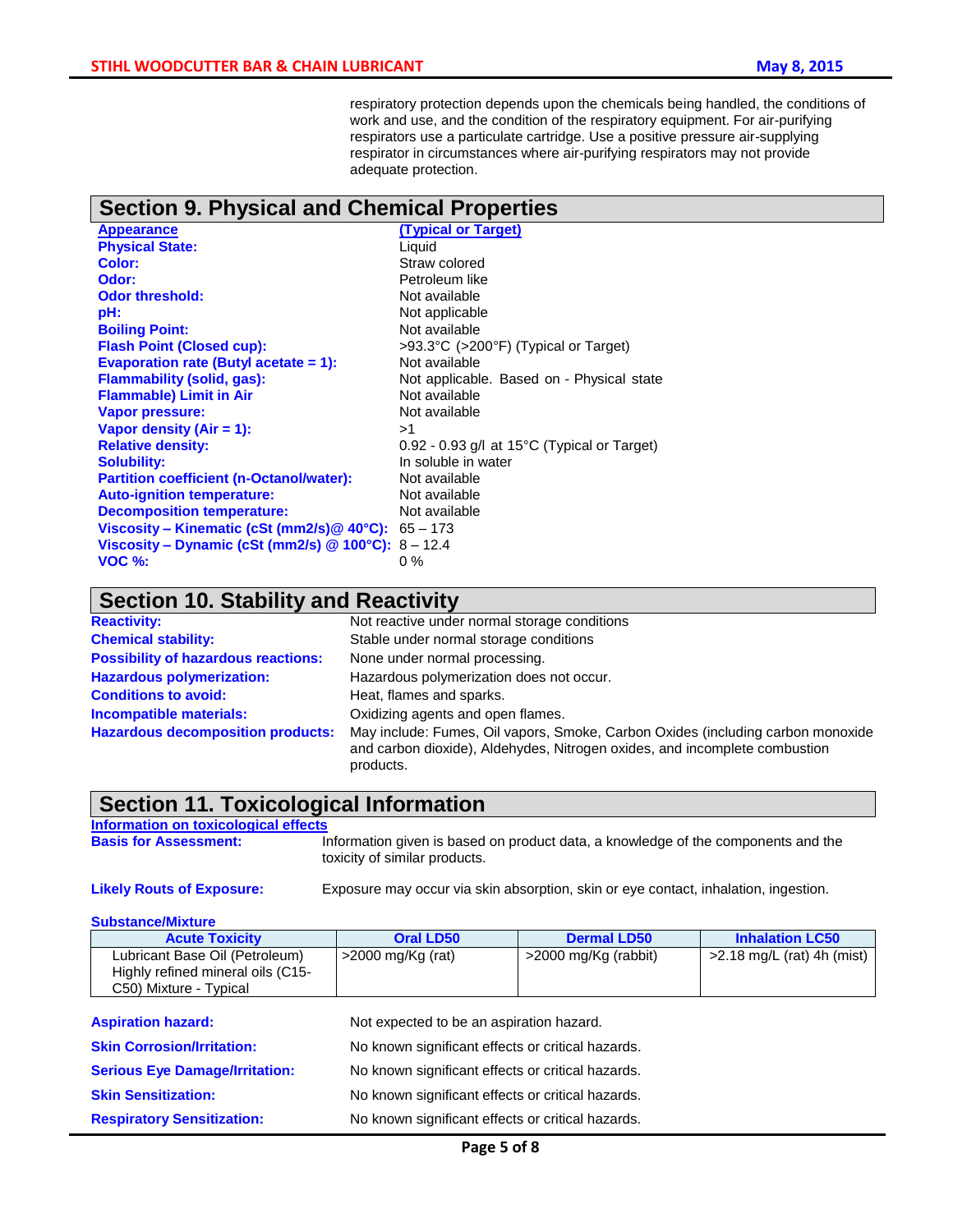| <b>Specific Target Organ Toxicity</b><br>(Single Exposure) - STOT-SE:   | No known significant effects or critical hazards. |
|-------------------------------------------------------------------------|---------------------------------------------------|
| <b>Specific Target Organ Toxicity</b><br>(Repeated Exposure) - STOT-RE: | No known significant effects or critical hazards. |
| <b>Carcinogenicity:</b>                                                 | No known significant effects or critical hazards. |
| <b>Germ Cell Mutagenicity:</b>                                          | No known significant effects or critical hazards. |
| <b>Reproductive Toxicity</b>                                            | No known significant effects or critical hazards. |

### **Information on Toxicity Effects of Compounds**

### **Lubricant Base Mineral Oil (Petroleum)**

Mineral oils are known to cause cancer because of carcinogenic components (e.g. Benzene). The lubricant base mineral oils in this product have been highly refined by a variety of processes including severe solvent extraction, severe hydro cracking or severe hydro treating to reduce aromatics and improve performance characteristics. The oils in the is product meets the IP-346 criteria of less than 3 percent PHA's and are not considered to be a carcinogen by the International Agency for Research on Cancer.

None of the oils in this product requires a cancer warning under the OSHA Hazard Communication Standard (29 CFR 1910.1200). These oils have not been listed in the National Toxicology Program (NTP) Annual Report nor have they been classified by the International Agency for Research on Cancer (IRAC) as: carcinogenic to humans (Group 1), probably carcinogenic to humans (Group 2A), or possibly carcinogenic to humans (Group 2B). These oils have not been classified by the American Conference of Governmental Industrial Hygienists (ACGIH) as: confirmed human carcinogen (A1), suspected human carcinogen (A2), or confirmed animal carcinogen with unknown relevance to humans (A3).

## **Section 12. Ecological Information**

The information is based on data available for the material, the components of the material, and similar materials.

| <b>Ecotoxicity:</b>     |                                                                                                                                                                   | No testing has been performed by the manufacturer. Ecotoxicity hazard is based on an evaluation of data for the<br>components or a similar material. Not expected to be harmful to aquatic organisms. |  |  |
|-------------------------|-------------------------------------------------------------------------------------------------------------------------------------------------------------------|-------------------------------------------------------------------------------------------------------------------------------------------------------------------------------------------------------|--|--|
| <b>Mobility:</b>        |                                                                                                                                                                   | Base oil component - Low solubility and floats and is expected to migrate from water<br>to land. Expected to partition to sediment and wastewater solids.                                             |  |  |
|                         | <b>Soil/water partition</b><br>Not available.<br><b>coefficient (Koc):</b>                                                                                        |                                                                                                                                                                                                       |  |  |
| <b>Biodegradation:</b>  | <b>Persistence and degradation</b>                                                                                                                                | The material is not expected to be readily biodegradable. The biodegradability of<br>this material is based on an evaluation of data for the components or a similar<br>material.                     |  |  |
| <b>Bioaccumulation:</b> | <b>Bioaccumulative potential</b>                                                                                                                                  | This product is not expected to bioaccumulate through food chain in the<br>environment.                                                                                                               |  |  |
| Other adverse effects:  |                                                                                                                                                                   | No known significant effects or critical hazards.                                                                                                                                                     |  |  |
|                         | Spills may form a film on water surfaces causing physical damage to organisms.<br><b>Other ecological information:</b><br>Oxygen transfer could also be impaired. |                                                                                                                                                                                                       |  |  |

## **Section 13. Disposal Considerations**

### **Disposal recommendations based on material supplied.**

| <b>Waste treatment methods:</b> | This material, as supplied, is not a hazardous waste according to Federal regulations (40 CFR<br>261). Consult the appropriate state, regional, or local regulations for additional requirements.<br>The generation of waste should be avoided or minimized wherever possible.                                                                                                                                                                                                                                                                               |
|---------------------------------|--------------------------------------------------------------------------------------------------------------------------------------------------------------------------------------------------------------------------------------------------------------------------------------------------------------------------------------------------------------------------------------------------------------------------------------------------------------------------------------------------------------------------------------------------------------|
| <b>Product waste:</b>           | Significant quantities of waste product residues should not be disposed of via the sanitary<br>sewer but processed in a suitable effluent treatment plant. Dispose of surplus and non-<br>recyclable products via a licensed waste disposal contractor. Disposal of this product,<br>solutions and any by-products should at all times comply with the requirements of<br>environmental protection and waste disposal legislation and any regional local authority<br>requirements. Incineration or landfill should only be considered when recycling is not |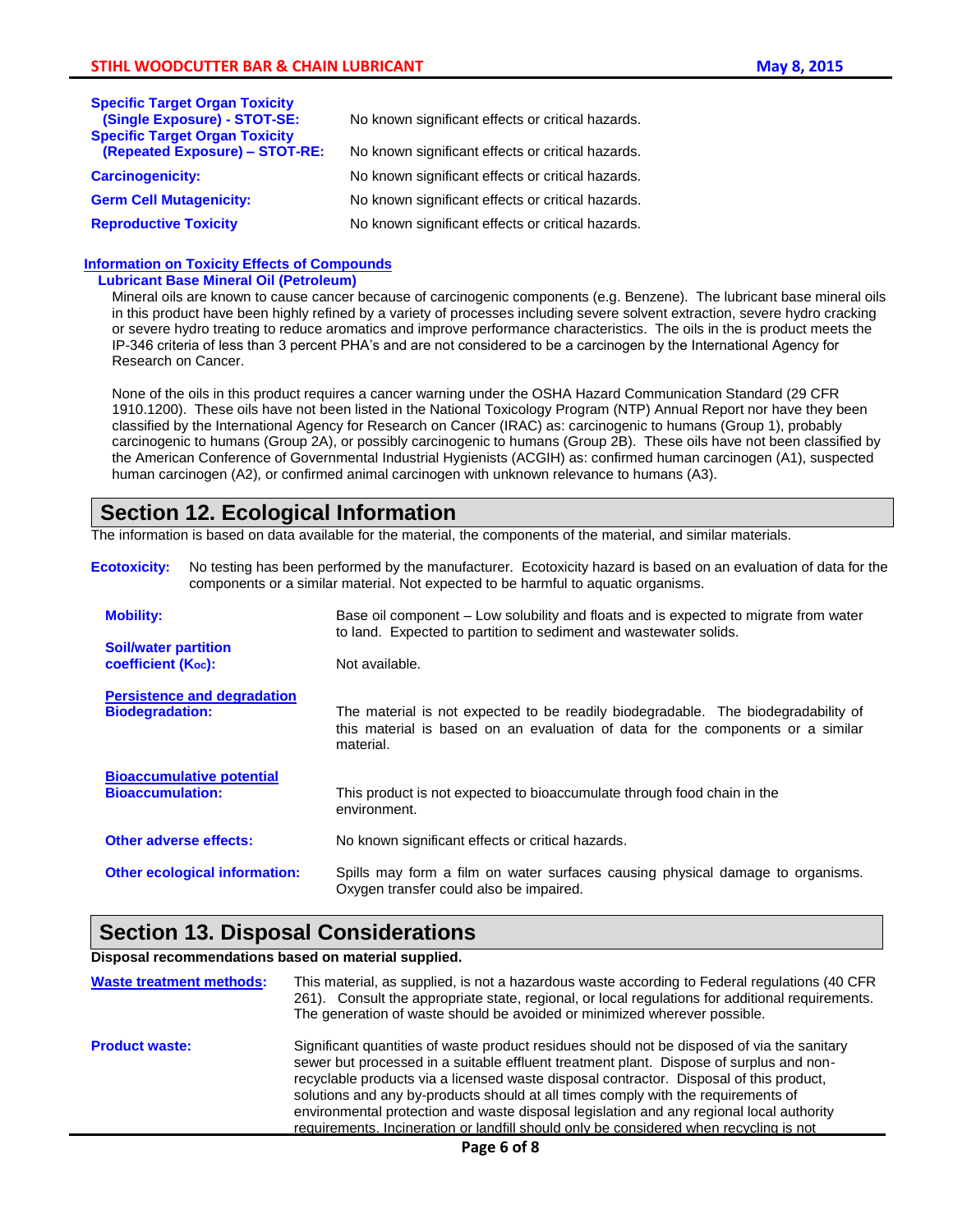feasible. Oil collection services are available for used oil recycling.

- **Contaminated packaging:** Empty containers or liners may retain some product residues and could pose a potential fire and explosion hazard. Do not cut, puncture, or weld containers.
- **Other information:** Avoid dispersal of spilled material and runoff and contact with soil, waterways, drains and sewers.

### **Section 14. Transport Information**

General information: Petroleum Lubricating oil - Not regulated.

|                                                             | $\cdot$<br>$\sim$<br>nn<br>.<br>ssification<br>" | $-$<br>IML       | IA I A                                       |
|-------------------------------------------------------------|--------------------------------------------------|------------------|----------------------------------------------|
| Oil<br>$\overline{\phantom{0}}$<br>Chain<br>Bar<br>$\alpha$ | _<br>equlated<br>Not                             | No'<br>Regulated | No <sup>+</sup><br>---<br>10.12.<br>™ liateu |

**Special precautions for user:** Transport within user's premises: Always transport in closed containers that are upright and secure. Ensure that persons transporting the product know what to do in the event of an accident or spillage.

## **Section 15. Regulatory Information**

| Section 15. Regulatory Information                                                                                                                                                                                          |                                                                                                                                                                                                                                                                                                     |  |
|-----------------------------------------------------------------------------------------------------------------------------------------------------------------------------------------------------------------------------|-----------------------------------------------------------------------------------------------------------------------------------------------------------------------------------------------------------------------------------------------------------------------------------------------------|--|
| <b>Jnited States Regulations</b>                                                                                                                                                                                            |                                                                                                                                                                                                                                                                                                     |  |
| <b>United States Inventory (TSCA 8b):</b>                                                                                                                                                                                   | All components are listed or exempted.                                                                                                                                                                                                                                                              |  |
| <b>SARA 302/304:</b> No products were found.                                                                                                                                                                                |                                                                                                                                                                                                                                                                                                     |  |
| <b>SARA 311/312:</b> Immediate (Acute) Health Effects:<br>Fire Hazard:<br>Reactivity Hazard:<br><b>SARA 313:</b><br>None                                                                                                    | <b>No</b><br>Delayed (Chronic) Health Effects:<br><b>No</b><br><b>No</b><br>Sudden Release of Pressure Hazard:<br><b>No</b><br><b>No</b><br>The following components of this material are found on the EPCRA 313 list:                                                                              |  |
| <b>Supplier notification:</b>                                                                                                                                                                                               | This product does not contain any hazardous ingredients at or above regulated<br>thresholds.                                                                                                                                                                                                        |  |
| <b>CWA (Clean Water Act):</b>                                                                                                                                                                                               | This product does not contain any substances regulated as pollutants pursuant to the Clean<br>Water Act (40 CFR 122.21 and 40 CFR 122.42)                                                                                                                                                           |  |
| This material, as supplied, does not contain any substances regulated as a hazardous<br><b>CERCLA:</b><br>substance under the Comprehensive Environmental Response Compensation and Liability Act<br>(CERCLA) (40 CFR 302). |                                                                                                                                                                                                                                                                                                     |  |
| <b>State Regulations</b><br><b>Massachusetts:</b><br><b>New Jersey:</b><br>Pennsylvania:<br><b>California Proposition 65:</b>                                                                                               | None of the components are at or above regulated thresholds.<br>None of the components are at or above regulated thresholds.<br>None of the components are at or above regulated thresholds.<br>WARNING: This product contains a chemical known to the State of California to cause cancer.<br>None |  |
| <b>Canada</b>                                                                                                                                                                                                               | <b>WHMIS Hazard Class:</b> Not classified. This Product Is Not Controlled Under WHMIS (Canada)                                                                                                                                                                                                      |  |
| <b>International Chemical Inventories:</b>                                                                                                                                                                                  |                                                                                                                                                                                                                                                                                                     |  |

All components comply with the following chemical inventory requirements: DSL (Canada)